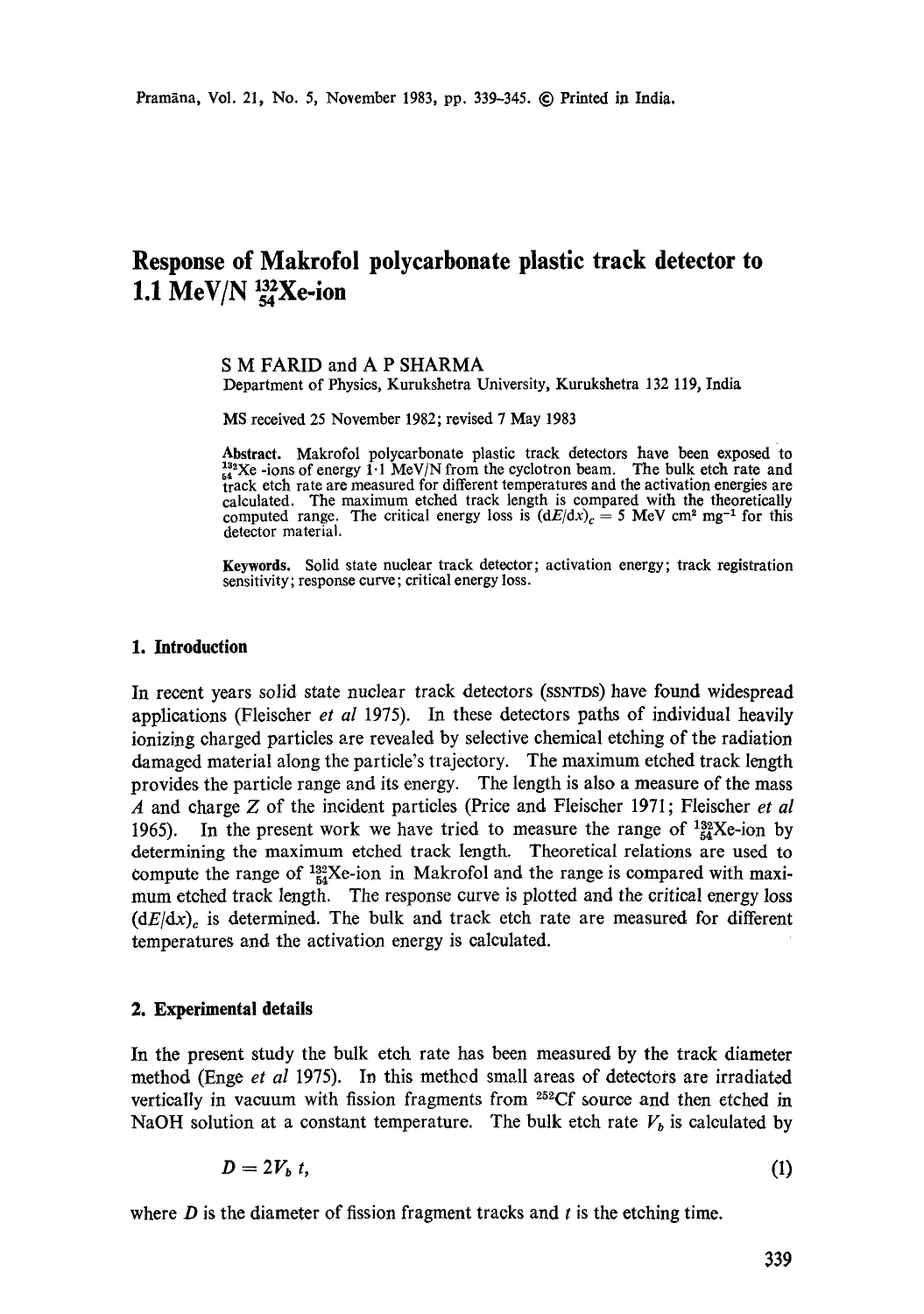Samples of Makrofol-E (200  $\mu$ m thick) have been irradiated with  $^{132}_{54}$ Xe-ions of energy  $1.1 \text{ MeV/N}$  at an angle of  $30^{\circ}$  with respect to the detector surface from the cyclotron beam at the Joint Institute for Nuclear Research, Dubna, USSR. Conical tracks are observed after etching for a short time in the NaOH solution. The major and minor axis diameters are measured. The projected track length is measured from the centre of track ellipse at the etched surface to the end of the track tip. At least 50 tracks are measured each time. The corrected projection length  $l_p$  is determined by taking the geometry of tracks (Benton 1968). The true track length  $L$  (the length from the original surface to the terminal end of the track) is calculated by the relation (Dwivedi 1977; Dwivedi and Mukherji 1979).

$$
L = \frac{l_{\mathfrak{p}}}{\cos \delta} + \frac{V_{\mathfrak{b}} \, t}{\sin \delta} - V_{\mathfrak{b}} \, (t - t_c), \tag{2}
$$

where  $\delta$  is the dip angle and  $t_c$  is the etching time required to etch the tracks upto the point where they stop. The track etch rate  $V_t$  is calculated using the relation (Dwivedi 1977; Dwivedi and Mukherji 1979)

$$
V_t = \Delta L/\Delta t,\tag{3}
$$

where  $\Delta L$  is the track length increase in etching time  $\Delta t$ .

After exposure the plastic samples are developed for convenient times in a NaOH  $(6 \pm 0.05)$  N stirred solution at a constant temperature of  $\pm 0.5$ °C. All measurements are made with an Olympus microscope having an eyepiece micrometer (least count = 0.215  $\mu$ m) at a total magnification of 900 $\times$ .

#### **3. Results and discussion**

#### *3.1 Effect of temperature on bulk etch rate*

The bulk etch rate  $V_b$  is determined at 50, 60, 70, 80 and 90°C for NaOH solution. New solutions are used so that the etehant concentration remains constant throughout the experiment. The results are shown in figure la. It is obvious that in the temperature range applied in our experiments, the data can be well described by the Arrhenius correlation of the form

$$
V_b = A \exp(-E_b/kT), \tag{4}
$$

where A is a constant, k is the Boltzmann constant,  $E<sub>b</sub>$  is the activation energy for the bulk etching and  $T$  is the temperature of etchant in  $K$ . The activation energy is found to be  $E_b = (0.72 \pm 0.06)$  eV which agrees with that reported by Enge *et al* (1975).

#### 3.2 *Effect of temperature on track etch rate*

The variation of  $l_p$  with etching time when etched in 6N NaOH at 70°C is shown in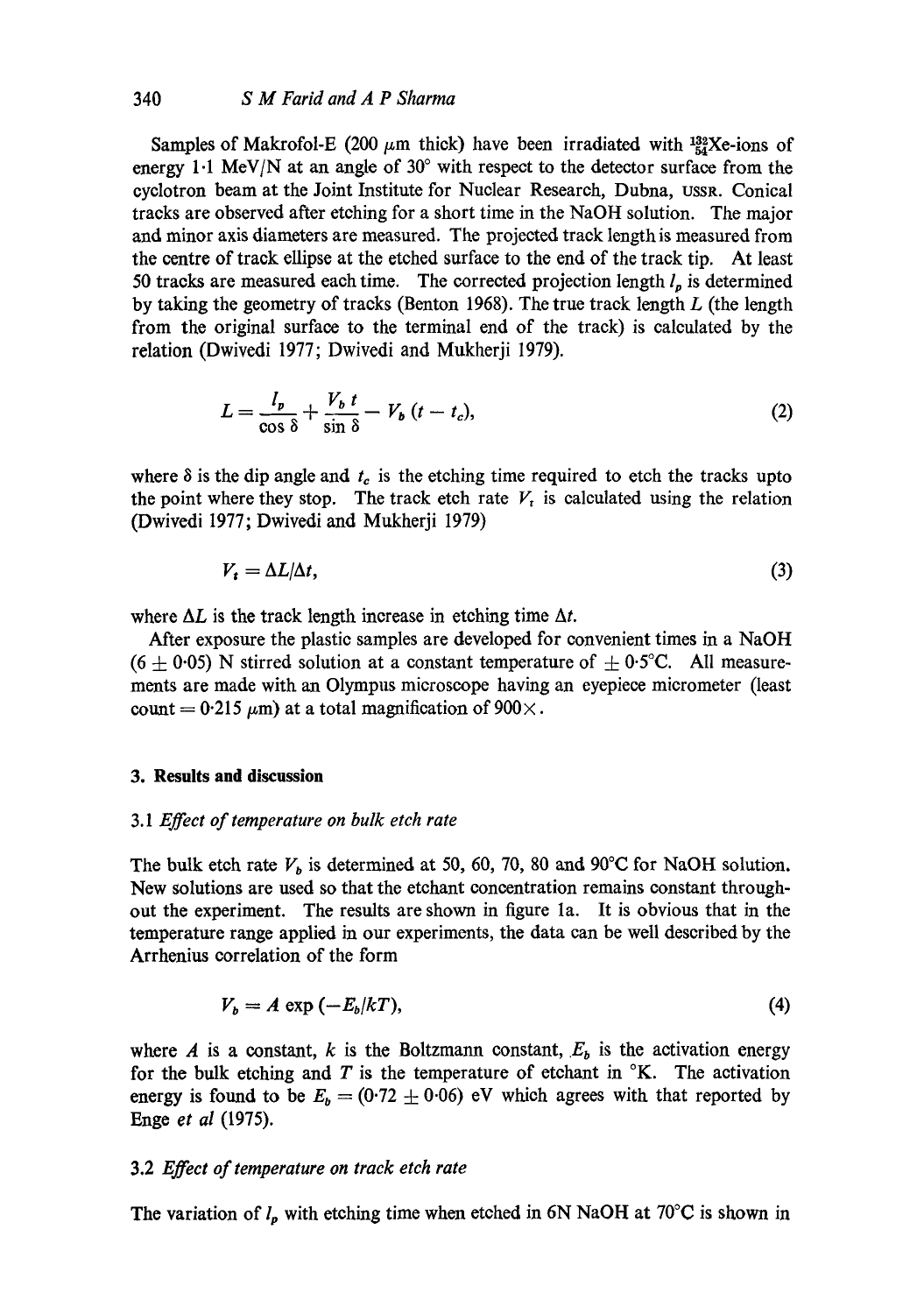

Figure 1. Variation of (a) bulk etch rate and (b) track etch rate with etching temperature for Makrofol-E exposed to  $1.1 \text{ MeV/N}$   $^{12.2}_{14}$ Xe-ions.



Figure 2. Variation of (a) projected track length and (b) true track length of  $^{132}_{84}$ Xe-ion in Makrofol-E with etching time,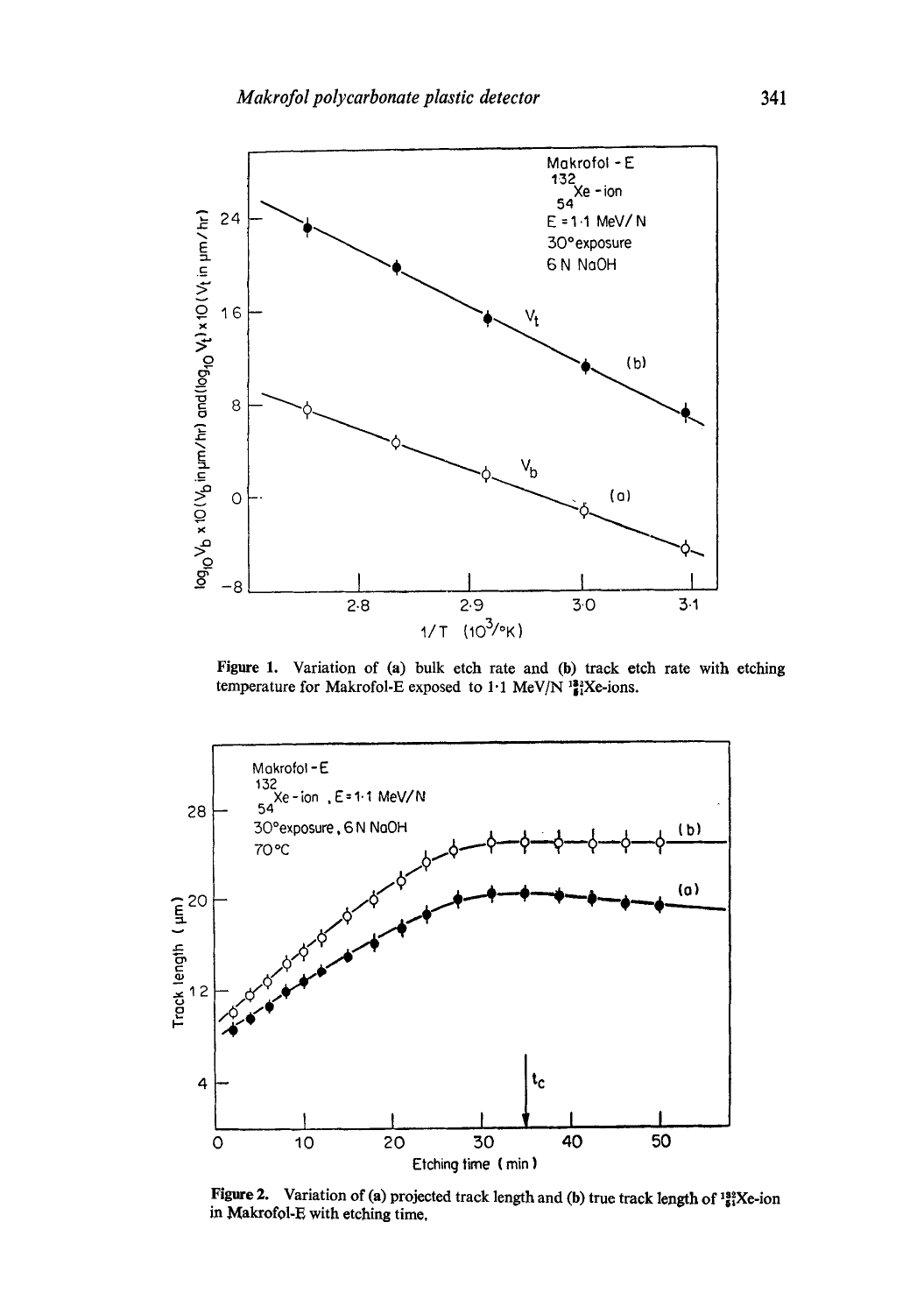

Figure 3. Variation of track etch rate with track length of  $^{132}_{54}$ Xe-ions in Makrofol-E.

figure 2a for 30° exposure of Makrofol sample with  $^{132}_{64}$ Xe-ion of energy 1.1 MeV/N. The variation of true track length with etching time is shown in figure 2b. The projected track length starts decreasing after the etching time  $t_c$  because the bulk etching shortens the completely developed track after  $t_c$ . When the bulk etching and over etching corrections are made (see equation (2)), the true track length remains constant beyond  $t_c$  (figure 2b). Figure 3 shows the variation of  $V_t$  with L for 6N NaOH at 70 $\degree$ C. Clearly  $V_t$  decreases with penetration depth and this can be explained if we consider the energy loss *vs* energy curve for  $^{132}_{54}$ Xe-ion. The beam energy is  $1·1$  MeV/N in the present case. When the beam penetrates the detector with this energy the energy loss decreases with penetration depth. Since  $V_t$  is a function of energy loss, the track etch rate also decreases with penetration depth.

Plots of  $V_t$  *vs L* (not shown) for etching at 50, 60, 80 and 90°C are similar to that shown in figure 3. From these plots the  $V_t$  value corresponding to a particular track length (14  $\mu$ m in this case) is determined for different temperatures. The effect of etching temperatures on  $V_t$  is shown in figure 1b. It is evident that the increase in the value of  $V_t$  with etching temperature is exponential and can be expressed by the relation

$$
V_t = B \exp\left(-E_t/kT\right). \tag{5}
$$

The value of  $E_t$  for track etching calculated from figure 1b is found to be  $E_t = (0.70$  $\pm$  0.04) eV.

Using the relation  $V=V_t/V_b$  the values of V have been calculated for different temperatures from the experimentally determined  $V_b$  and  $V_t$  values.

# 3.3 *Range of*  $^{132}_{54}$ *Xe-ion in Makrofol-E*

Recently, Mukherji and Nayak (1979) have given a set of equations to calculate the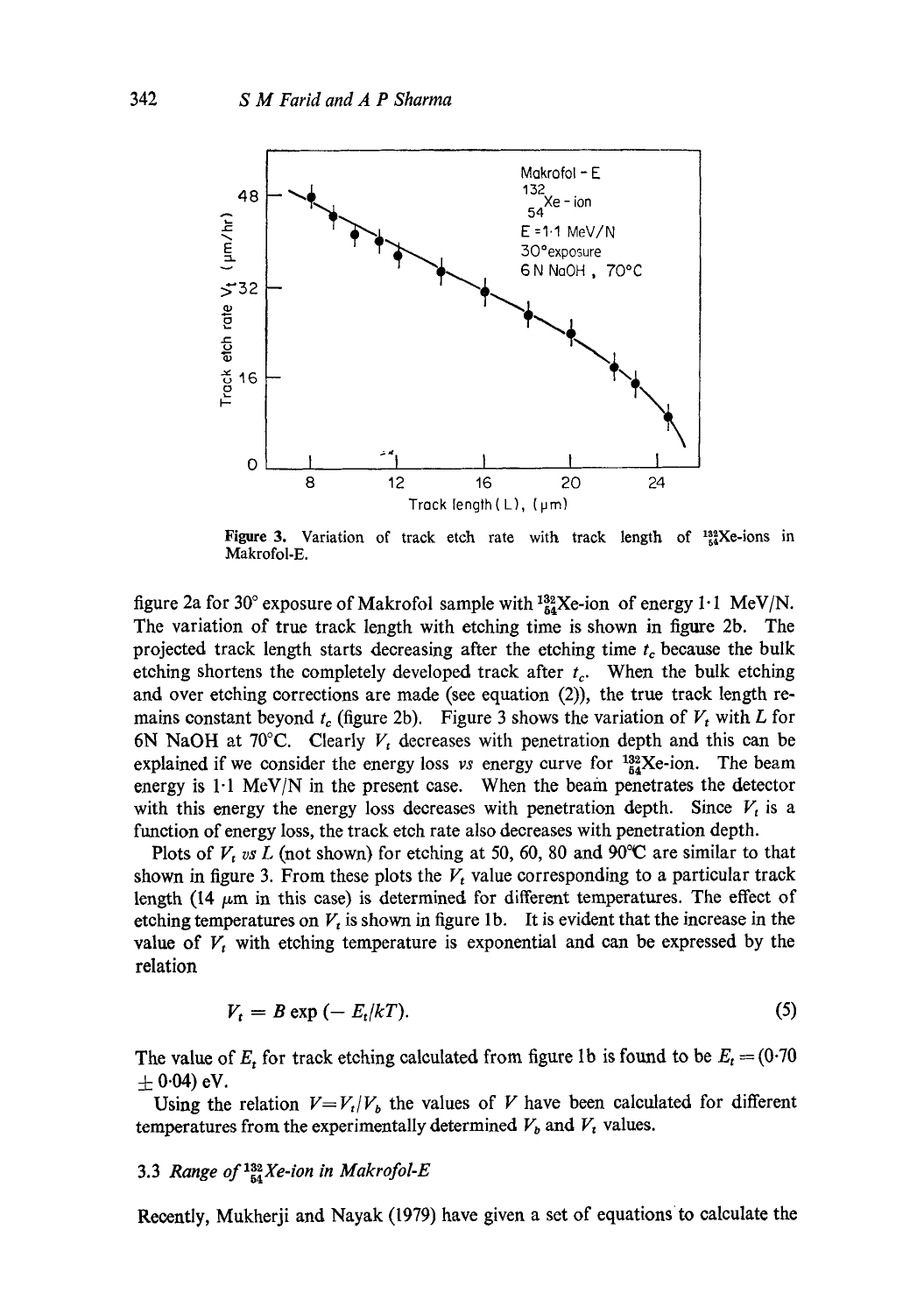

Figure 4. Variation of track etch rate with energy loss for  $^{122}_{54}$ Xe-ion tracks in Makrofol-E.

energy loss rate and range of heavy ions in complex media. The same procedure is followed by us to compute the range and energy loss of  $^{132}_{54}$ Xe-ion in Makrofol-E  $(C_{16}H_{14}O_3$  and  $\rho=1.2$  g/cm<sup>3</sup>). The theoretical range of 1.1 MeV/N <sup>132</sup><sub>54</sub>Xe-ion in Makrofol-E is found to be  $R=27.27 \mu m$ . The average length of etched tracks is calculated using (2). About 300 tracks are measured to calculate the average value. The average value of maximum etched track length with its standard deviation is  $L=(25.75 + 1.02) \mu m.$ 

#### 3.4 *The response curve*

Using computer output, the plot of energy loss *dE/dx vs* penetration depth *i.e.* track length has been drawn (not shown). The variation of  $V_t$  with track length is shown in figure 3. Combining these two figures, the response curve  $[(dE/dx) \text{ vs } V_t]$  for etching at 70°C is plotted on a double-logarithmic paper as shown in figure 4. The response curves for different etch bath temperatures are also presented in figure 4 and it is clear that  $V_t$  depends on  $dE/dx$  as well as on etch bath temperature.

The experimental data are transformed into the normalized track etch rate  $(V_t|V_b)$ and in figure 5 these are plotted against  $(dE/dx)$  on a linear diagram for four different temperatures. It can be seen that all our data normalized in this way belong to the same curve within the accuracy of the measurements. Thus the normalized track etch rate depends only on energy loss  $dE/dx$  and not on the etching temperatures. The solid curve is the best fit to the experimental points. This is done with the use of computer program which fits the curve of nth degree based on the principle of leastsquare polynomial approximation. The curve is extrapolated for the predicted values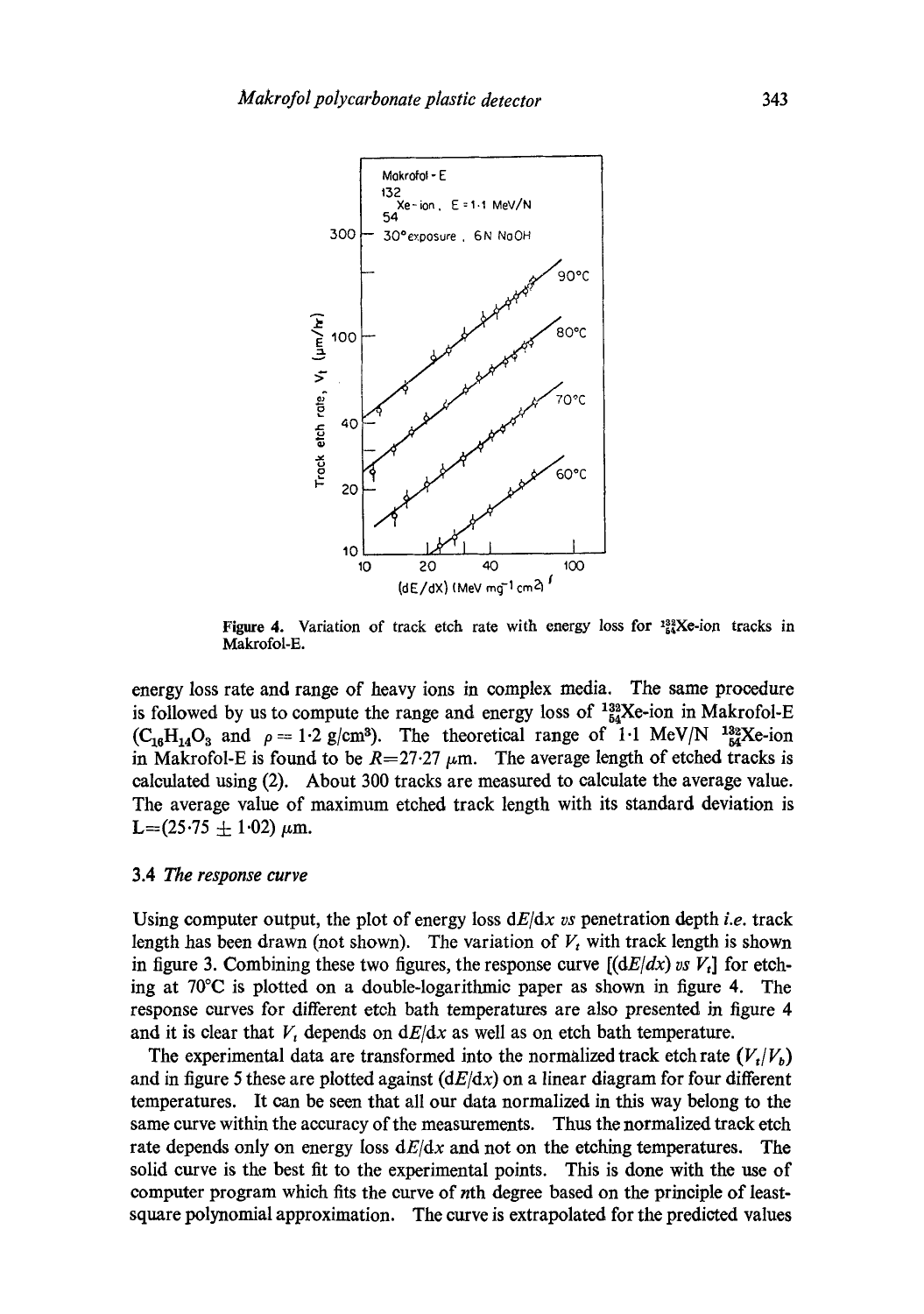

Figure 5. Variation of normalized track etch rate with energy loss for  $^{122}_{84}$ Xe-ion tracks in Makrofol-E.

*of (dE/dx) against V.* The *dE/dx at which the V<sub>t</sub> equals*  $V_b$  *(i.e*  $V_t/V_b=1$ *) is taken* as the critical energy loss  $(dE/dx)$ , for track etching below which no etchable track can be produced (Tanti-Wipawin 1975). The present value of  $(dE/dx)<sub>c</sub>=5$  MeV cm<sup>2</sup> mg<sup>-1</sup> agrees with that reported in literature (Debeauvais *et al* 1967; Fleischer *et al* 1965).

The relation between V and  $\left(\frac{dE}{dx}\right)$  can be expressed by the relation (Somogyi *et al* 1976; Enge *et al* 1975).

$$
V = 1 + A(\mathrm{d}E/\mathrm{d}x)^B,\tag{6}
$$

where  $A$  and  $B$  are fitting parameters. Using the computer program the  $A$  and  $B$ values are found to be  $A = 0.016$  and  $B = 2.78$ . These values agree with those reported earlier (Somogyi *et a11976;* Enge *et al* 1975).

## **4. Concluding remarks**

The dependence of both  $V_b$  and  $V_t$  on etching temperature is exponential. The maximum etched track length can be regarded as the range of  $^{132}_{54}$ Xe-ion in Makrofol. The normalized track etch rate is independent of etching temperature. The critical energy loss for this detector material is relatively high as compared to other plastic detectors like cN and cR-39.